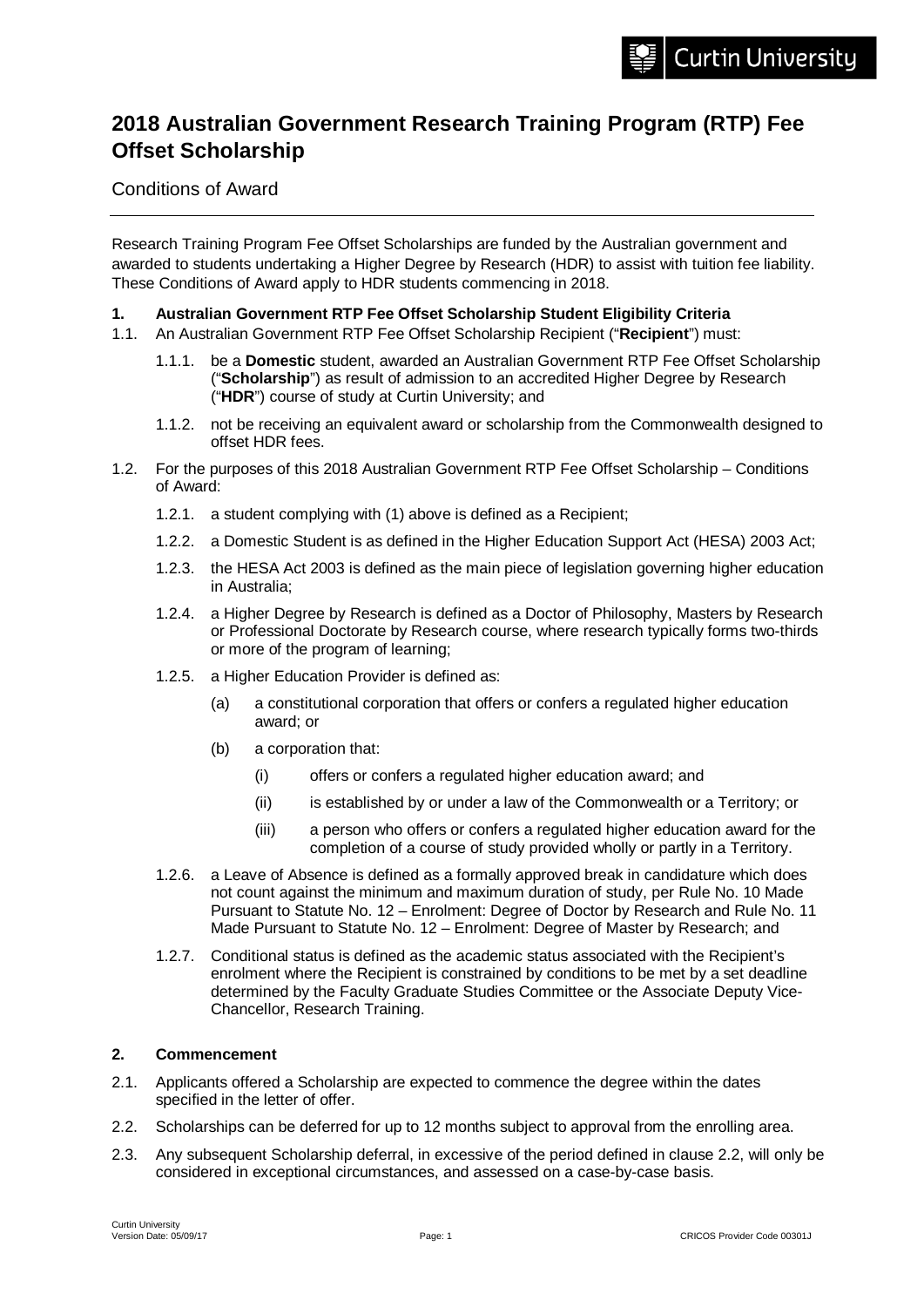# **3. Period of Support**

- 3.1. Recipients are entitled to a tuition fee offset for the approved course for the tenure of the Scholarship to assist with tuition fee liability, unless otherwise specified in the letter of offer.
- 3.2. Recipients are entitled to three and a half (3.5) years full-time equivalent study if undertaking an eligible Research Doctorate and a maximum of one and a half (1.5) years full-time equivalent study if undertaking a Masters by Research. Respectively, the period of support for Recipients enrolled in a part-time capacity is seven (7) years and three (3) years for a Research Doctorate and a Master by Research.
- 3.3. The maximum period of entitlement is calculated from the course commencement date.
- 3.4. Recipients who have not submitted their thesis by the end of the Scholarship tenure may be required to pay the course tuition fee applicable at the time of Scholarship expiry.

# **4. Scholarship Extensions**

- 4.1. Recipients making satisfactory progression may apply to the University for a Scholarship extension for a period of up to six months where the study exceeds durations listed in clause 3.2, after which fees may be incurred.
- 4.2. Scholarship extensions are granted on a case-by-case basis.
- 4.3. A request for an extension will be submitted no sooner than six (6) months before the Scholarship end date and no less than four weeks prior to the end date of the Scholarship. Extensions will not be approved if requested after the Scholarship end date.
- 4.4. The transfer of a Scholarship, as defined in (11), does not constitute sufficient grounds for a subsequent extension.
- 4.5. Employment commitments, as defined in (12), do not constitute sufficient grounds for a Scholarship extension.

# **5. Changing Course and Resumption of HDR Studies after Withdrawal**

- 5.1. Recipients changing course of study to another HDR degree at the same level, or enrolling in a HDR course after having previously withdrawn from a HDR course may be entitled to:
	- 5.1.1. the full period of support defined in (3) if the current enrolment in the HDR course represents a new research project and consequently a new body of work; or
	- 5.1.2. an adjusted period of support defined in (3), less any period of study undertaken in the prior HDR course, if the current enrolment in the HDR course represents a continuation or overlap on the research project and body of work from the previous HDR enrolment.
- 5.2. The provisions of clause 5.1 include for changes from one field of education to another, and are assessed by the Associate Deputy Vice-Chancellor, Research Training on a case-by-case basis.

# **6. Approval of a Part-time Scholarship**

- 6.1. Where relevant, requests to undertake part-time study will be considered under the provisions of Rule No. 10 Made Pursuant to Statute No. 12 – Enrolment: Degree of Doctor by Research or Rule No. 11 Made Pursuant to Statute No. 12 – Enrolment: Degree of Master by Research.
- 6.2. Scholarship Recipients approved to study part-time may revert to full-time study at any time with the permission of the institution.

# **7. Progression to a Research Doctorate Degree after Completing a Masters by Research Degree**

7.1. Where a Recipient completes a Masters by Research degree and then progresses to a Research Doctorate degree, the Recipient will be entitled to the maximum period of support as defined in (3) of these Conditions for the subsequent Scholarship.

**Curtin University**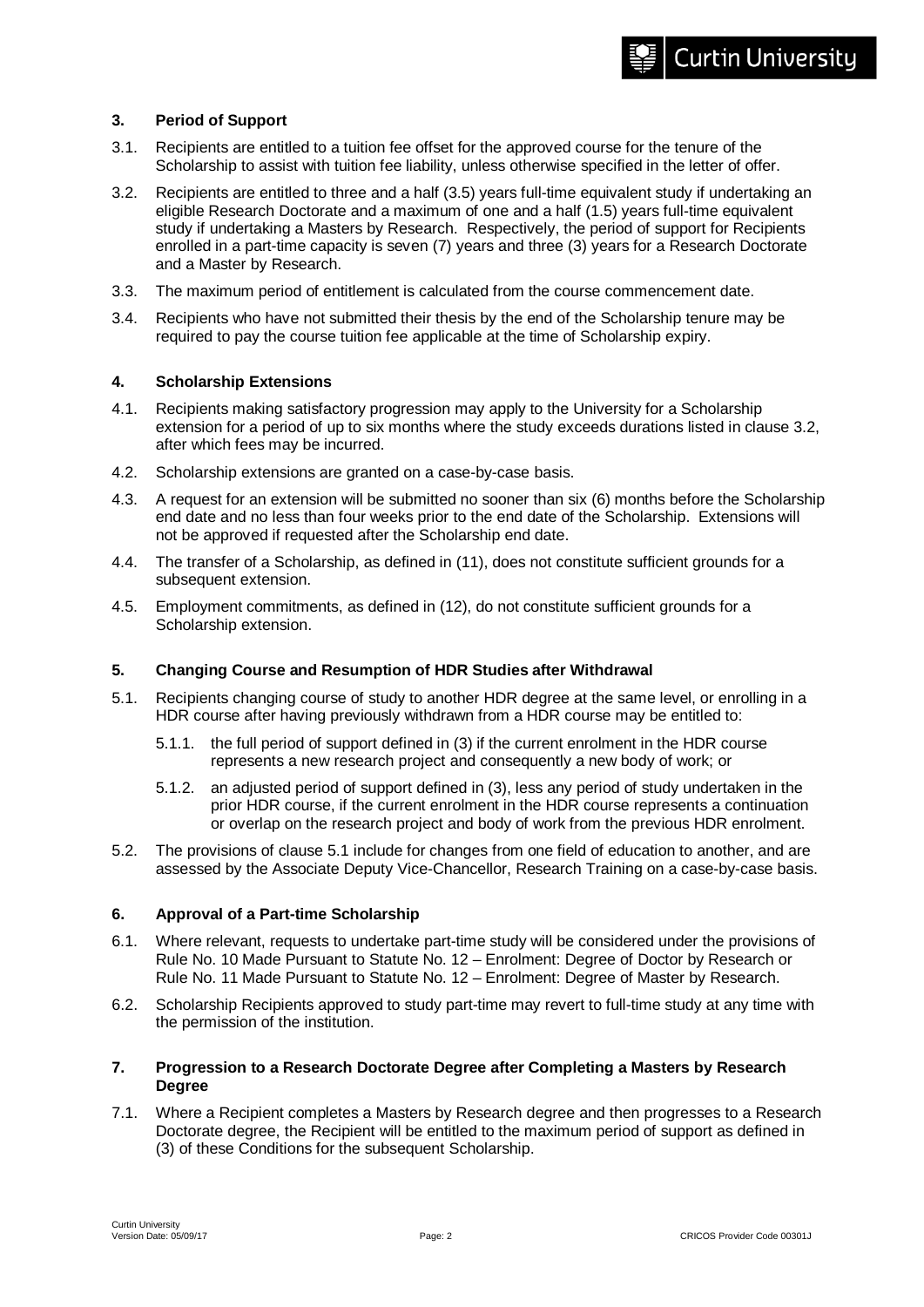# **Curtin University**

#### **8. Conversion (upgrade) from a Masters by Research Degree to a Research Doctorate Degree**

- 8.1. Where a Recipient commences studies in a Masters by Research degree and then upgrades to a Research Doctorate, the Recipient's total period of support under the Scholarship will be extended to the maximum period of support provided to a Research Doctorate Recipient as detailed in (3) of these Conditions.
- 8.2. An upgrade may be sought where:
	- 8.2.1. a Recipient who has achieved candidacy in a Masters by Research is deemed to be undertaking research equivalent to doctoral standards; and
	- 8.2.2. there is no break between the candidature for the Masters by Research degree and the Research Doctorate degree unless the interval is covered by a period of suspension; and
	- 8.2.3. the research undertaken by the Recipient while enrolled in the Masters by Research is modified to meet the requirements for the Research Doctorate.

#### **9. Conversion (downgrade) from a Research Doctorate Degree to a Masters by Research Degree**

- 9.1. Where a Recipient elects or is required, for academic or personal reasons, to downgrade candidature from a Research Doctorate to a Masters by Research, the Recipient's period of support under the Scholarship will be reduced to the maximum period of support provided to a Masters by Research Recipient as detailed in (3) of these Conditions.
- 9.2. At the point of course conversion, where the consumed period of support in the previous Research Doctorate exceeds the maximum period of support available for a Masters by Research as detailed in (3) of these Conditions, the Recipient may be required to pay the course tuition fee applicable at the time.

#### **10. Suspension of Scholarship**

10.1. Recipients who have an approved Leave of Absence, per clause 16, will have their Scholarship suspended for the concurrent period.

# **11. Transfer of a Scholarship to another HEP**

- 11.1. The decision to approve a transfer of a Recipient to another HEP is assessed on a case-by-case basis, and is at the discretion of both HEPs in question.
- 11.2. The HEP accepting the transferring Recipient is responsible for funding the Recipient's Australian Government RTP Fee Offset Scholarship.
- 11.3. The period of support for the Recipient transferring to Curtin University will be calculated based on the initial course commencement date at the originating HEP.
- 11.4. Recipients seeking to transfer their Scholarship to Curtin from another Higher Education Provider (HEP) will be required to provide:
	- 11.4.1. evidence of the scholarship award at the originating HEP;
	- 11.4.2. evidence of course commence and withdrawal at the originating HEP; and
	- 11.4.3. the amount of equivalent full-time student load consumed in that course.
- 11.5. Recipients transferring to Curtin University will be subject to the provisions of (3) where the period of support is concerned.

#### **12. Employment**

- 12.1. The University does not require Recipients to undertake employment.
- 12.2. In agreed circumstances, the University may permit a full-time Recipient to undertake a limited amount of University teaching or other work, as long as these activities do not interfere with progress in the HDR course.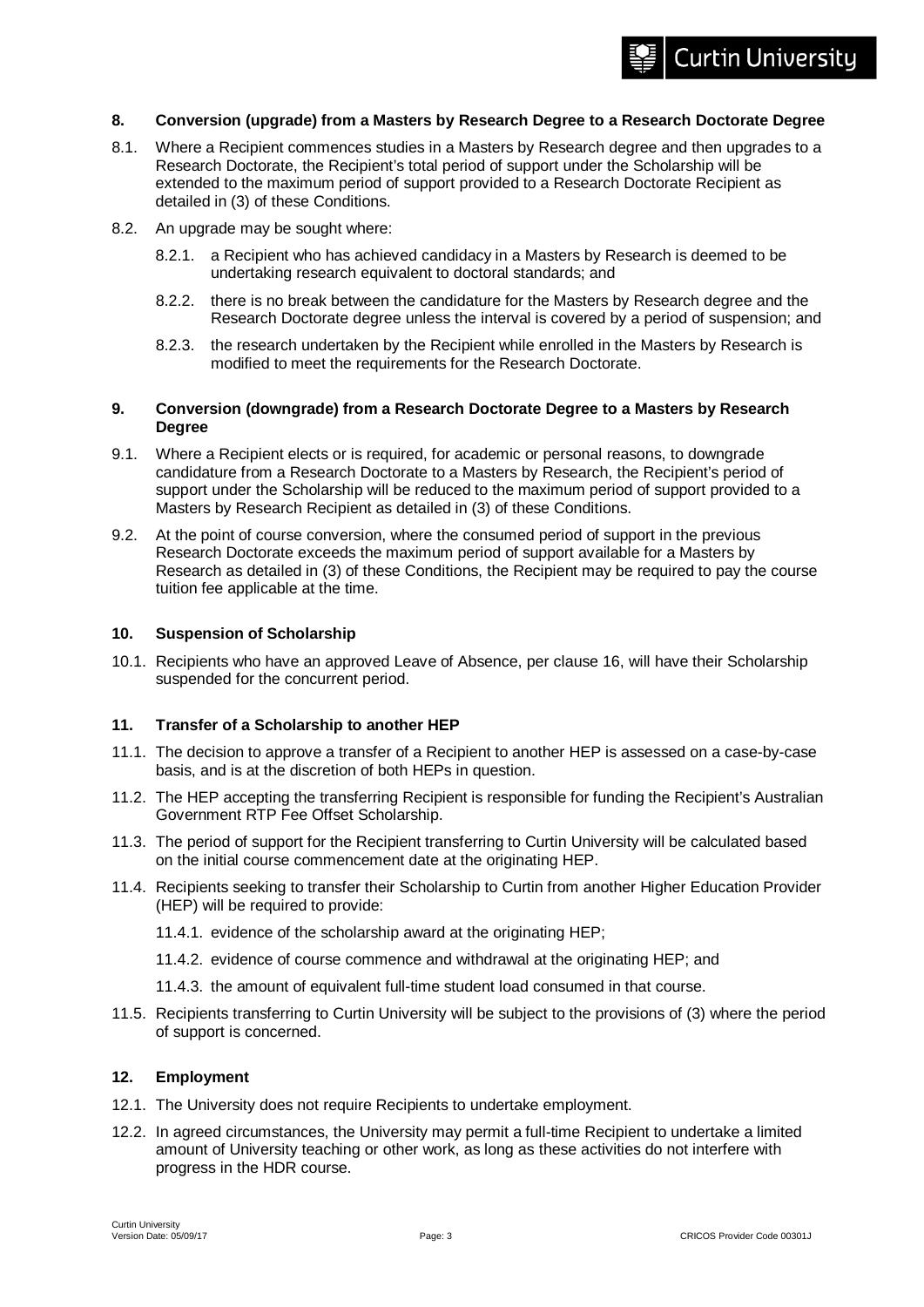12.3. Full-time Recipients are expected to dedicate at least four days a week to study.

# **13. Off-campus Research**

- 13.1. The University may approve Recipients conducting up to 12 months of their research off-campus and/or outside Australia if:
	- 13.1.1. the research is essential for completion of the degree;
	- 13.1.2. appropriate risk management is undertaken;
	- 13.1.3. there is adequate supervision;
	- 13.1.4. the Recipient remains enrolled; and
	- 13.1.5. the candidacy has been approved and the appropriate ethics clearance has been obtained.

#### **14. Research at Other Organisations**

- 14.1. The University may approve a Recipient conducting substantial amounts of research at organisations outside the higher education sector provided that adequate support, supervision, training, and research freedom for the Recipient is available at the other organisation and on the understanding that the University will still be responsible for the Recipient.
- 14.2. The rights to intellectual property should be resolved prior to commencement at the other organisation.
- 14.3. The required ethics approval from the University will be obtained prior to conducting this research.

#### **15. Termination of Scholarship**

- 15.1. The Scholarship will be terminated in the following circumstances:
	- 15.1.1. on the day the thesis is submitted for examination or at the end of the Scholarship, whichever is earlier;
	- 15.1.2. if the Recipient ceases to be enrolled; and/or
	- 15.1.3. on the death or incapacity of the Recipient, or course withdrawal.

#### **16. Leave of Absence**

16.1. Where relevant, Recipients unable to pursue their studies will apply for a Leave of Absence in accordance with Rule No. 10 Made Pursuant to Statute No. 12 – Enrolment: Degree of Doctor by Research or Rule No. 11 Made Pursuant to Statute No. 12 – Enrolment: Degree of Master by Research.

#### **17. Legal Advice**

17.1. All Recipients are strongly recommended to seek their own independent legal advice regarding intellectual property and other contractual arrangements, both with the University and any other external parties.

# **18. Variation of Conditions**

18.1. These conditions may be varied from time to time at the discretion of the Associate Deputy Vice-Chancellor, Research Training, or at the request of the relevant statutory or legislative bodies.

#### **19. Provision of False or Misleading Information**

19.1. If the University knows or has reason to believe that a Recipient has provided false or misleading information to the University in relation to the Scholarship, the University will immediately: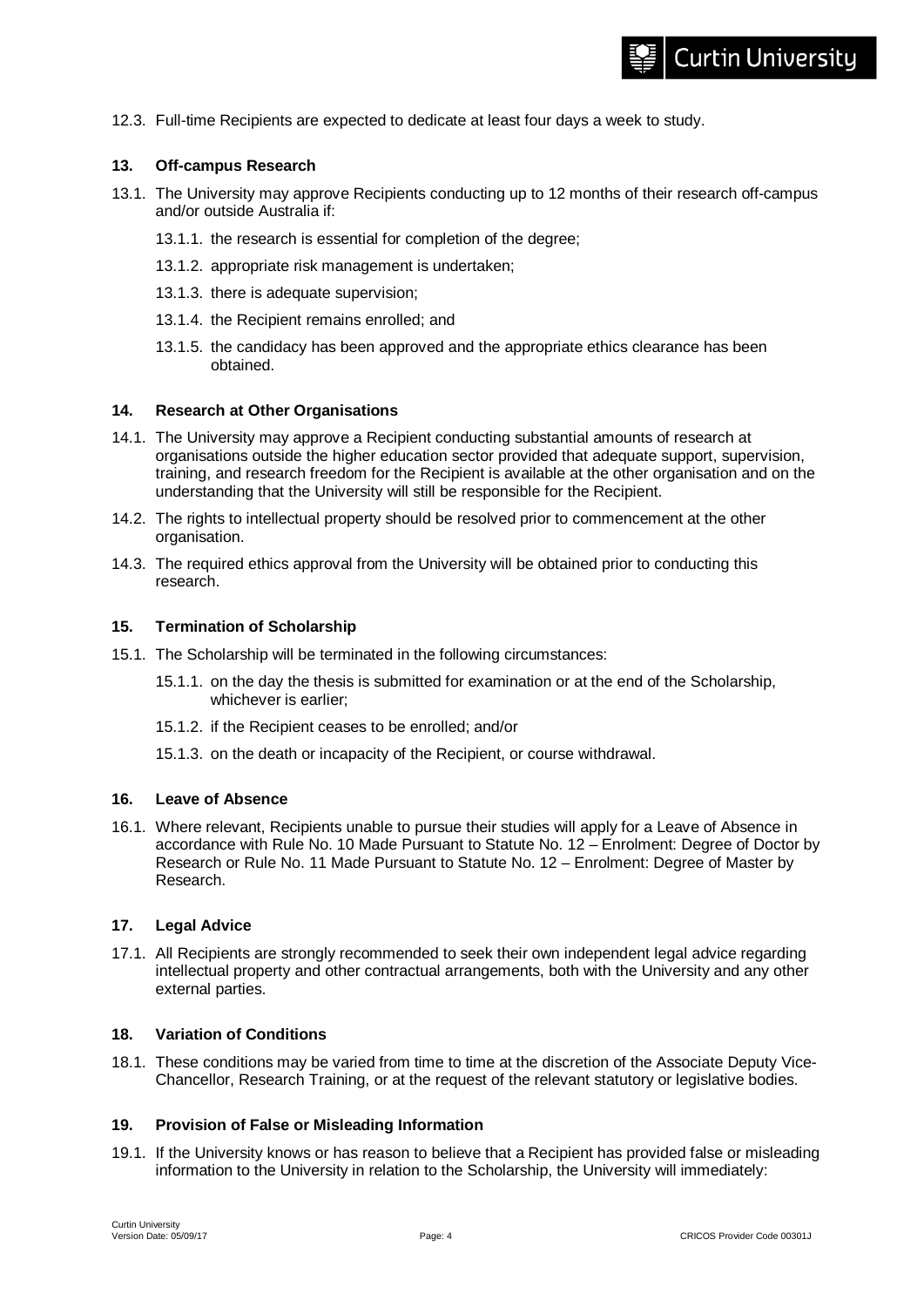- 19.1.1. re-assess the Recipient's Scholarship entitlements; and
- 19.1.2. notify the Department of Education and Training (DET) of the suspected offence and provide where requested, a copy of the Recipient's application and any other relevant information.

#### **20. Acknowledgment of Commonwealth Support**

- 20.1. Recipients are required to acknowledge the Australian Government's support in any published materials relating to their HDR by mention of support through an "Australian Government Research Training Program Scholarship".
- 20.2. This requirement will be exercised both during and after completion of the HDR. Materials include items such as books, articles, newsletters or other literary or artistic works which relate to the Recipient's HDR project.

# **21. Specific University Obligations**

- 21.1. The University will abide by the Australian Code for the Responsible Conduct of Research;
- 21.2. The University will be fair and equitable in the use of its discretionary powers.
- 21.3. The right of the Recipient to appeal decisions is recognised. The University will advise Recipients of appropriate appeal mechanisms for resolution of any disputes which might arise during their candidature.

#### **22. Specific Recipient Obligations**

- 22.1. A Recipient acknowledges and agrees that he or she :
	- 22.1.1. shall diligently and to the best of their ability apply themselves to the successful completion of the degree;
	- 22.1.2. shall conform to the rules (including disciplinary provisions) of the University;
	- 22.1.3. will provide all reports required by the University including an annual progress report submitted through the Graduate Research School. If the University does not consider that progress to be satisfactory the Recipient will be placed on Conditional status and/or the Scholarship may be terminated; and
	- 22.1.4. shall abide where relevant by the National Health and Medical Research (NHMRC) and Australian Research Council (ARC) Codes on Human and Animal Research Conditions and decisions of the Safety and Ethics committees of the University.

#### **23. Related Links**

Australian Code for the Responsible Conduct of Research

<https://www.nhmrc.gov.au/guidelines-publications/r39>

Curtin RTP Scholarship Policy webpage

<http://research.curtin.edu.au/postgraduate/rtp-scholarship-policy/>

Curtin Scholarships webpage

[http://Scholarships.curtin.edu.au/](http://scholarships.curtin.edu.au/)

HESA Act 2003

<https://www.education.gov.au/higher-education-support-act-2003-and-guidelines>

Research Training Program (RTP) Scholarship Procedures

<http://policies.curtin.edu.au/findapolicy/>

Rule No. 10 Made Pursuant to Statute No. 12 – Enrolment: Degree of Doctor by Research [http://policies.curtin.edu.au/legislation/statutes\\_rules.cfm](http://policies.curtin.edu.au/legislation/statutes_rules.cfm)